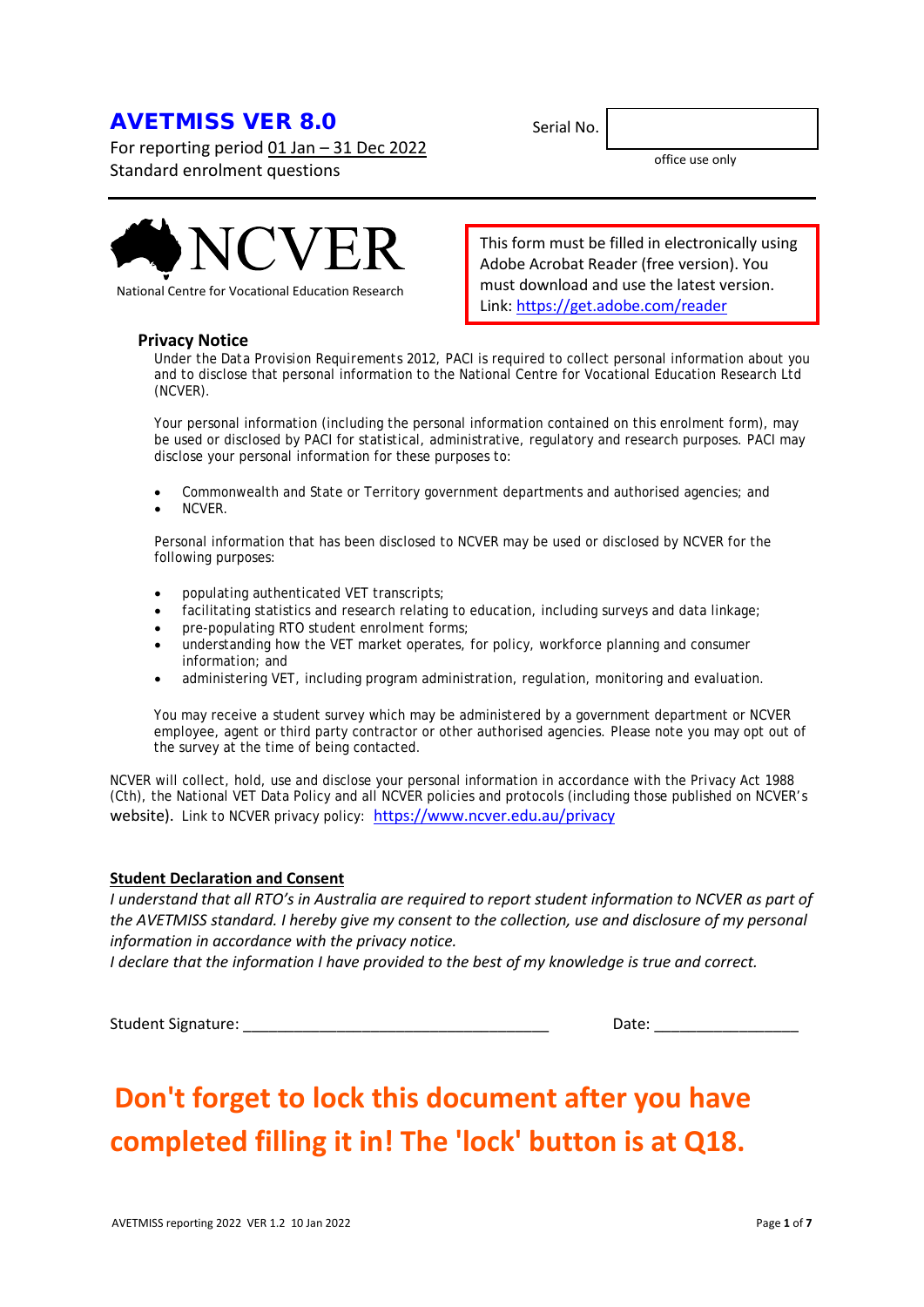**Personal details Note: All details to be typed (hand writing not permitted)**

# **1. Enter your full name (as it appears on your USI transcript or passport)**

| First name:            |  |
|------------------------|--|
| Middle name(s)         |  |
| Family name (surname): |  |

**NOTE**: You must write the name that you used when you applied for your Unique Student Identifier (USI), including any middle names. Y**ou must write your name, including any middle names, exactly as written on an official identity document** (eg Australian Passport). **There must not be any mismatches – all documents must have the same name.**

# **2. Enter your Unique Student Identifier (USI) code**

A USI is a 10 digit alpha-numeric code...



# **DON'T MAKE A MISTAKE! Your USI code must be the same as it appears on your USI transcript.**

# **NOTE**

From 1 January 2015, an RTO can be prevented from issuing you with a nationally recognised VET qualification or statement of attainment when you complete your course if you do not have a Unique Student Identifier (USI). In addition, we are required to include your USI in the data we submit to NCVER. If you have not yet obtained a USI you can apply for it directly at <https://www.usi.gov.au/students/create-your-usi/> on computer or mobile device.

You are only permitted to have one (1) USI. You must not have more than one USI. It is important that you try to find out whether you already have a USI before attempting to create a new one. To check if you already have a USI, use the 'Forgotten USI' link on the USI website at [https://www.usi.gov.au/faws/i-have-forgotten](https://www.usi.gov.au/faws/i-have-forgotten-my-usi/)[my-usi/.](https://www.usi.gov.au/faws/i-have-forgotten-my-usi/)

# **3. Enter your date of birth:** (eg 03 / 06 / 1987)



# **4. Enter your gender** (check one box only)

| Male:                         | Female: | Other:                                                                                                                                                                                                                        |
|-------------------------------|---------|-------------------------------------------------------------------------------------------------------------------------------------------------------------------------------------------------------------------------------|
| 5. Enter your contact details |         |                                                                                                                                                                                                                               |
|                               |         | Work phone: when the state of the state of the state of the state of the state of the state of the state of the state of the state of the state of the state of the state of the state of the state of the state of the state |
|                               |         |                                                                                                                                                                                                                               |
| Email:                        |         |                                                                                                                                                                                                                               |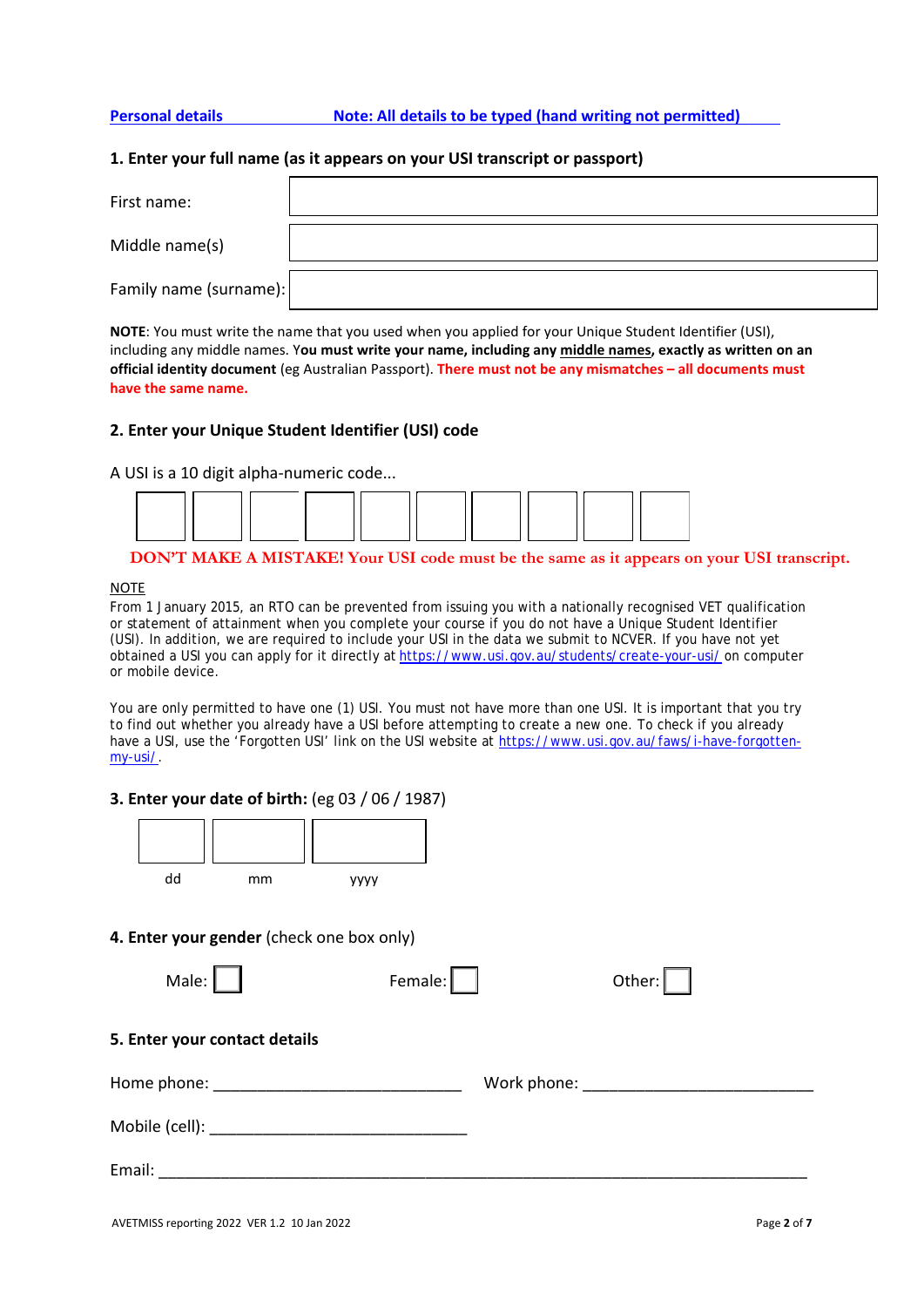# **6. What is the address of your usual residence?**

Please provide the physical address (street number and name; **not** post office box) where you usually reside rather than any temporary address at which you reside for training, work or other purposes before returning to your home.

If you are from a rural area use the address from your state or territory's 'rural property addressing' or 'numbering' system as your residential street address.

Building/property name is the official place name or common usage name for an address site, including the name of a building, Aboriginal community, homestead, building complex, agricultural property, park or unbounded address site.

# **NOTE: Be careful with abbreviations – eg Mount instead of Mt. The address you write must match the Australian place names register.**

[https://www.icsm.gov.au/what-we-do/place-names#](https://www.icsm.gov.au/what-we-do/place-names)

| Building/property name:   |                                                                               |
|---------------------------|-------------------------------------------------------------------------------|
| Flat/unit details:        |                                                                               |
| Street or lot number:     |                                                                               |
| Street name:              |                                                                               |
| Suburb, locality or town: |                                                                               |
| State / Territory:        | (eg QLD; NSW, ACT; VIC; SA; WA; NT; TAS)                                      |
| Postcode:                 | You must enter the correct postcode.<br>The postcode must match the locality. |

# **7. What is your postal (mailing) address (if different from above)? Note: Only complete if different from above**

| Building/property name:   |                                          |
|---------------------------|------------------------------------------|
| Flat/unit details:        |                                          |
| Street or lot number:     |                                          |
| Street name:              |                                          |
| Suburb, locality or town: |                                          |
| State / Territory:        | (eg QLD; NSW, ACT; VIC; SA; WA; NT; TAS) |
| Postcode:                 | You must enter the correct postcode.     |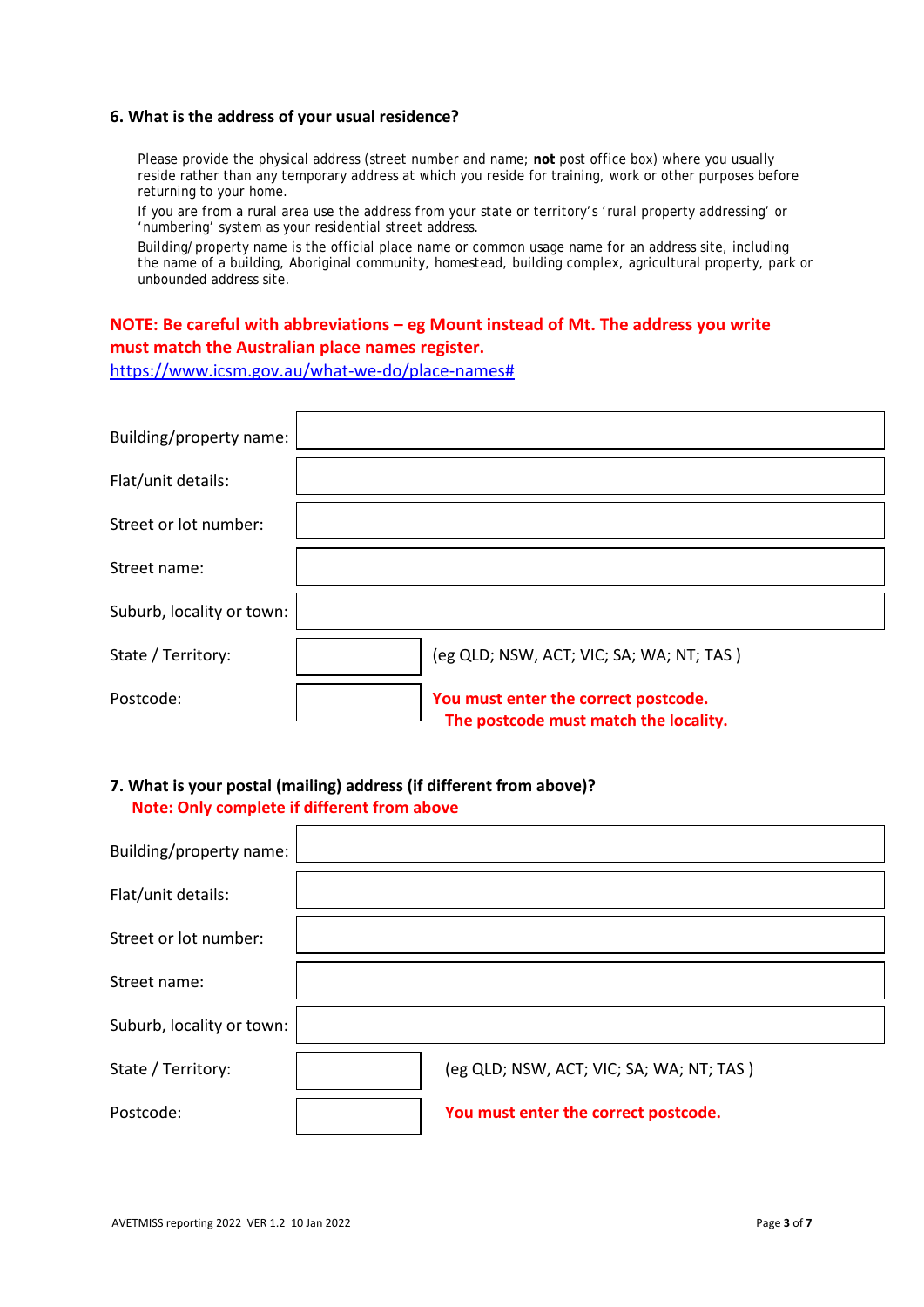# **Language and cultural diversity**

| 8. In which country were you born?<br>Do not write 'UK'. Please enter the nation you |                                                                     |
|--------------------------------------------------------------------------------------|---------------------------------------------------------------------|
| Australia                                                                            | were born in (eg England, Wales, Scotland, etc.                     |
| Other - please specify                                                               |                                                                     |
| 9. Do you speak a language other than English at home?                               |                                                                     |
| No. English only                                                                     |                                                                     |
| Yes, other - please specify:                                                         |                                                                     |
| 10. Are you of Aboriginal or Torres Strait islander origin?<br>No                    |                                                                     |
|                                                                                      |                                                                     |
| Yes, Aboriginal                                                                      | If you speak an Australian Indigenous                               |
| Yes, Torres Strait Islander                                                          | Language (other than English) - you must<br>indicate which dialect. |
| <b>Disability</b>                                                                    |                                                                     |

- **11. Do you consider yourself to have a disability, impairment or long-term condition?**
	- Yes Yes Go to question 12 No No – Go to question 13
- **12. If you indicated the presence of a disability, impairment or long-term condition, please select the area(s) in the following list:** (for more information, please refer to the *disability supplement* at the end of this document).

| Hearing/deaf (11)              |
|--------------------------------|
| Physical (12)                  |
| Intellectual (13)              |
| Learning (14)                  |
| $\vert$ Mental illness (15)    |
| Acquired brain impairment (16) |
| Vision $(17)$                  |
| Medical condition (18)         |
| Other (19)                     |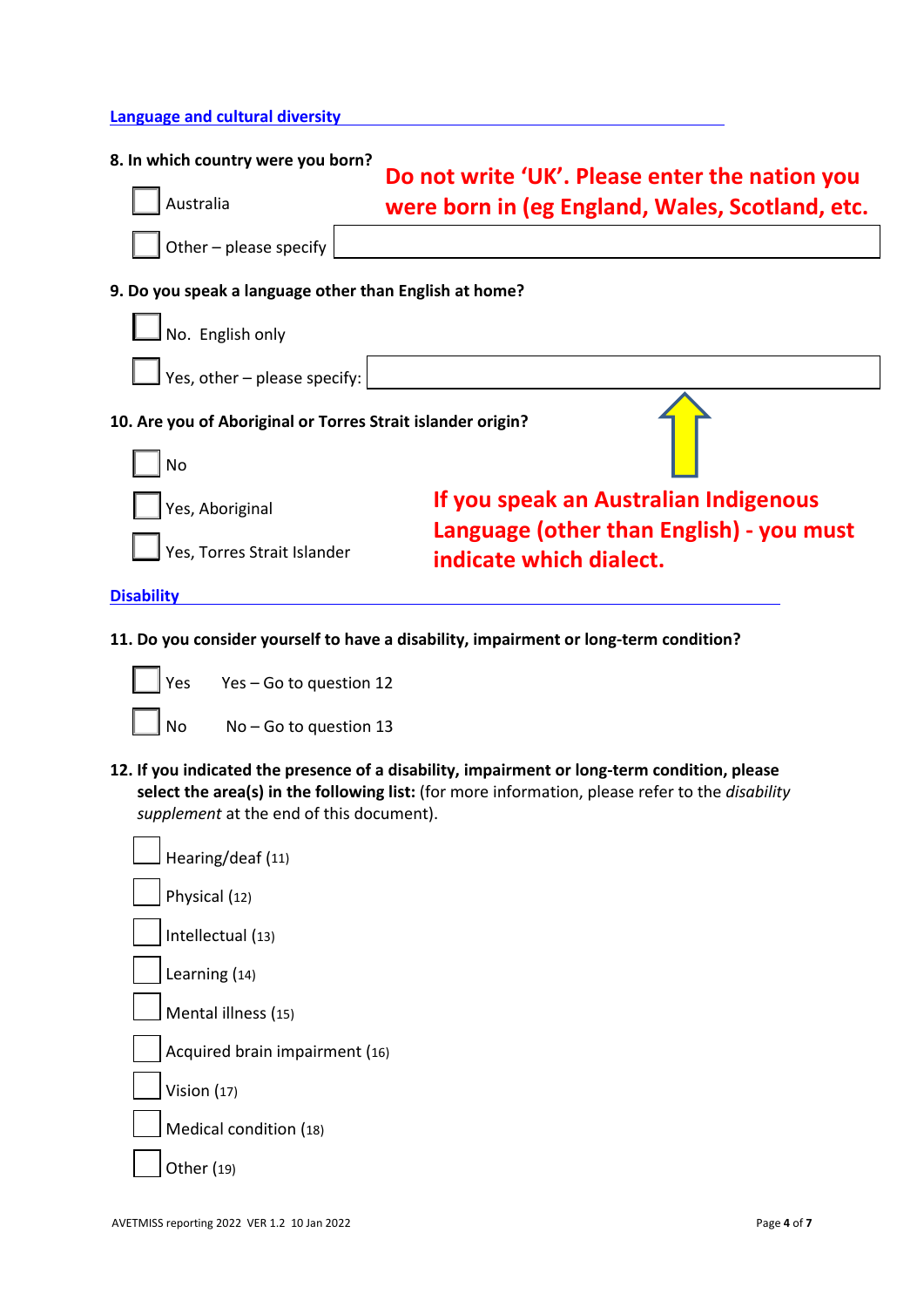**Schooling**

# **13. What is your highest COMPLETED school level? (check ONE box only)**

If you are currently enrolled in secondary education, the *Highest school level completed* refers to the highest school level you have actually completed and not the level you are currently undertaking. For example, if you are currently in Year 10 the *Highest school level completed* is Year 9.

| Year 12 or equivalent                                                            |                   |
|----------------------------------------------------------------------------------|-------------------|
| Year 11 or equivalent                                                            |                   |
| Year 10 or equivalent                                                            |                   |
| Year 9 or equivalent                                                             |                   |
| Vear 8 or equivalent                                                             |                   |
| Never attended school (never completed any primary or secondary level education) | Go to question 15 |
| 14. Are you still enrolled in secondary or senior secondary education?           |                   |
| res                                                                              |                   |

| Yes |
|-----|
|     |
| No  |

# **Previous qualifications achieved**

# **15. Have you SUCCESSFULLY completed any of the qualifications listed in question 16?**

| Yes    |
|--------|
| n<br>N |

 $No - go$  to question 17

# **16. If YES, check ANY applicable boxes.**

Advanced diploma or associate degree

Diploma (or associate diploma)

Certificate IV (or advanced certificate/technician)

Certificate III (or trade certificate)

Certificate II

Certificate I

Other education (including certificates or Overseas qualifications not listed above)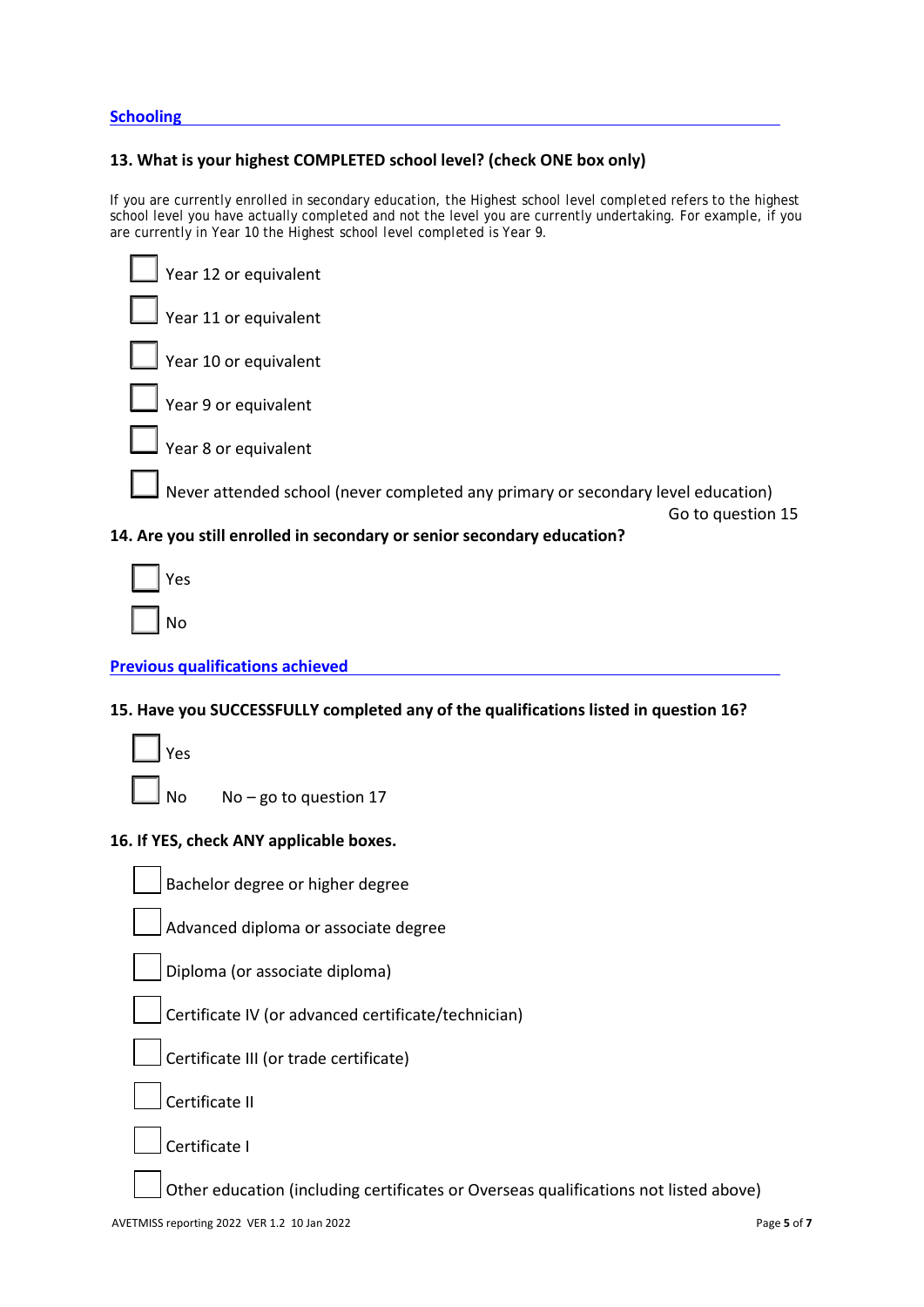# **Employment**

| 17. | Of the following categories, which BEST describes your current employment status? |
|-----|-----------------------------------------------------------------------------------|
|     | (Check ONE box only)                                                              |

| Full-time employee                            |
|-----------------------------------------------|
| Part-time employee                            |
| Self employed - not employing others          |
| Self employed - employing others              |
| Employed - unpaid worker in a family business |
| Unemployed - seeking full-time work           |
| Unemployed - seeking part-time work           |
| Not employed - not seeking employment         |
| <b>Study reason</b>                           |

**18. Of the following categories, select the one which BEST describes the main reason you are undertaking this course/traineeship/apprenticeship. (Check ONE box only)**

| To get a job                              |                                                                                                                                                      |
|-------------------------------------------|------------------------------------------------------------------------------------------------------------------------------------------------------|
| To develop my existing business           |                                                                                                                                                      |
| To start my own business                  |                                                                                                                                                      |
| To try for a different career             |                                                                                                                                                      |
| To get a better job or promotion          |                                                                                                                                                      |
| It was a requirement of my job            |                                                                                                                                                      |
| To get into another course of study       | <b>LOCK THIS FORM</b>                                                                                                                                |
| For personal interest or self-development |                                                                                                                                                      |
| er reasons                                | Lock this document when you have finished<br>entering all details. This ensures no one can alter<br>your personal information (it cannot be edited). |